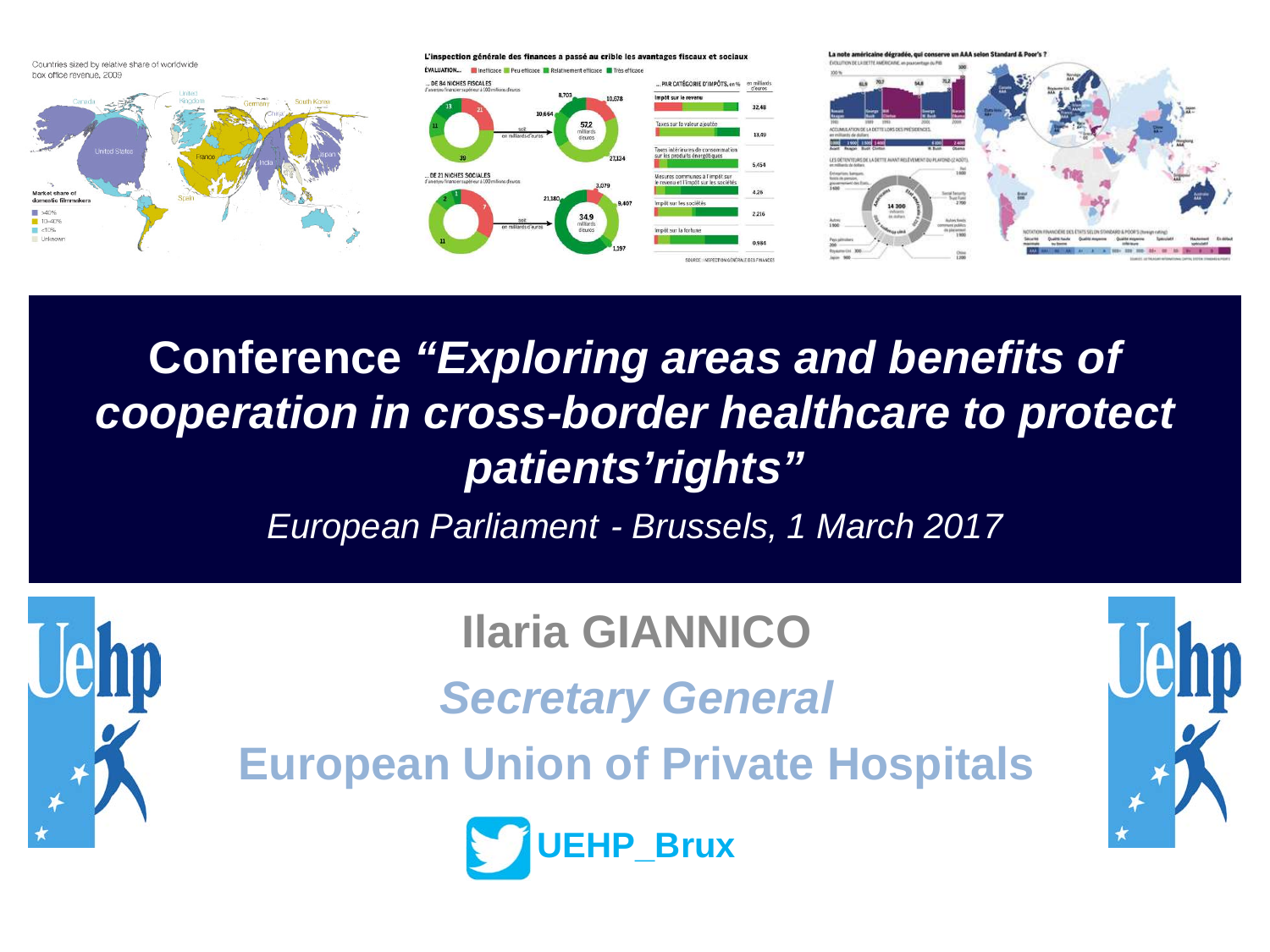## **European Union of Private Hospitals** Facts and figures

- UEHP Members (**18 European Countries**) are **National Private Hospital Associations**
- **5.000 Accredited Hospitals by contract with Social Insurances**
- **Principles: free access, quality, equity and economic sustainability**



- Quality of care is a permanent goal. In a fair competition between providers, **quality of care and information to patients** (and care givers including physicians) remain necessary.
- Efficiency, according to DG SANTE recommendations, is obtained by **strategic investments and optimal management** in private accredited hospitals.

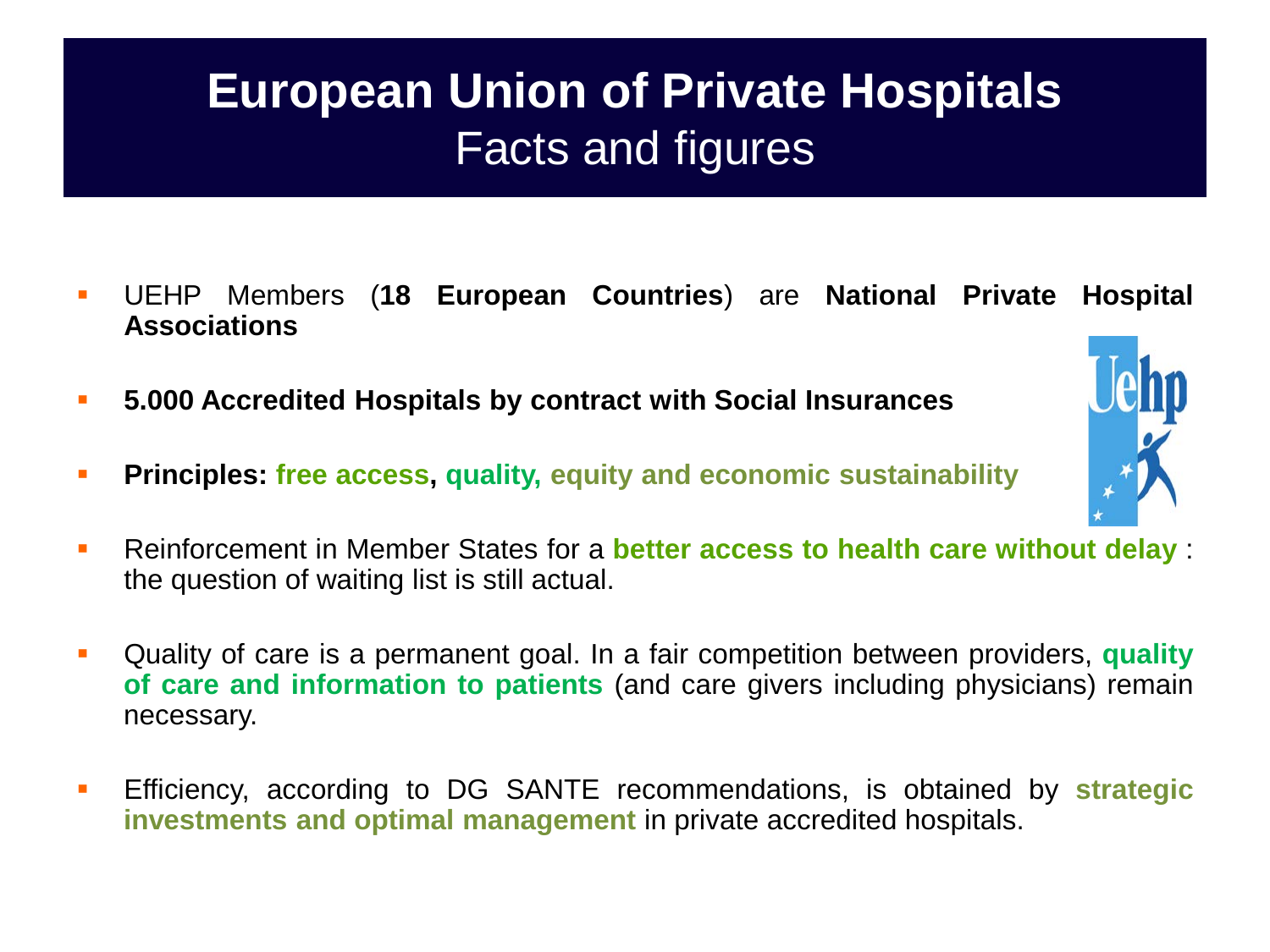## **UEHP position on the EU Directive 2011/24**

- ◆ UEHP has been monitoring the implementation of the Directive and welcomes the **shift of the debate** from *"providing healthcare services all over Europe"* **to** *"protect and enforce patients rights to equal, safe and quality treatments all over Europe".*
- **The private hospitals in Europe promote patients' freedom of choice** of the treatment, the physician and the place (according to the *European Charter of Patients' Rights*).
- UEHP believes that the **freedom of choice can stimulate a fair competition in healthcare among** the different **countries in Europe**, thus contributing to the **improvement of quality of care** and **sustainability of National healthcare systems**.
- The **potential** of the cross-border healthcare Directive:
	- *Reduce waiting lists*
	- *Overcome the rigid separation of NHS*
	- *Improve quality standards of care*

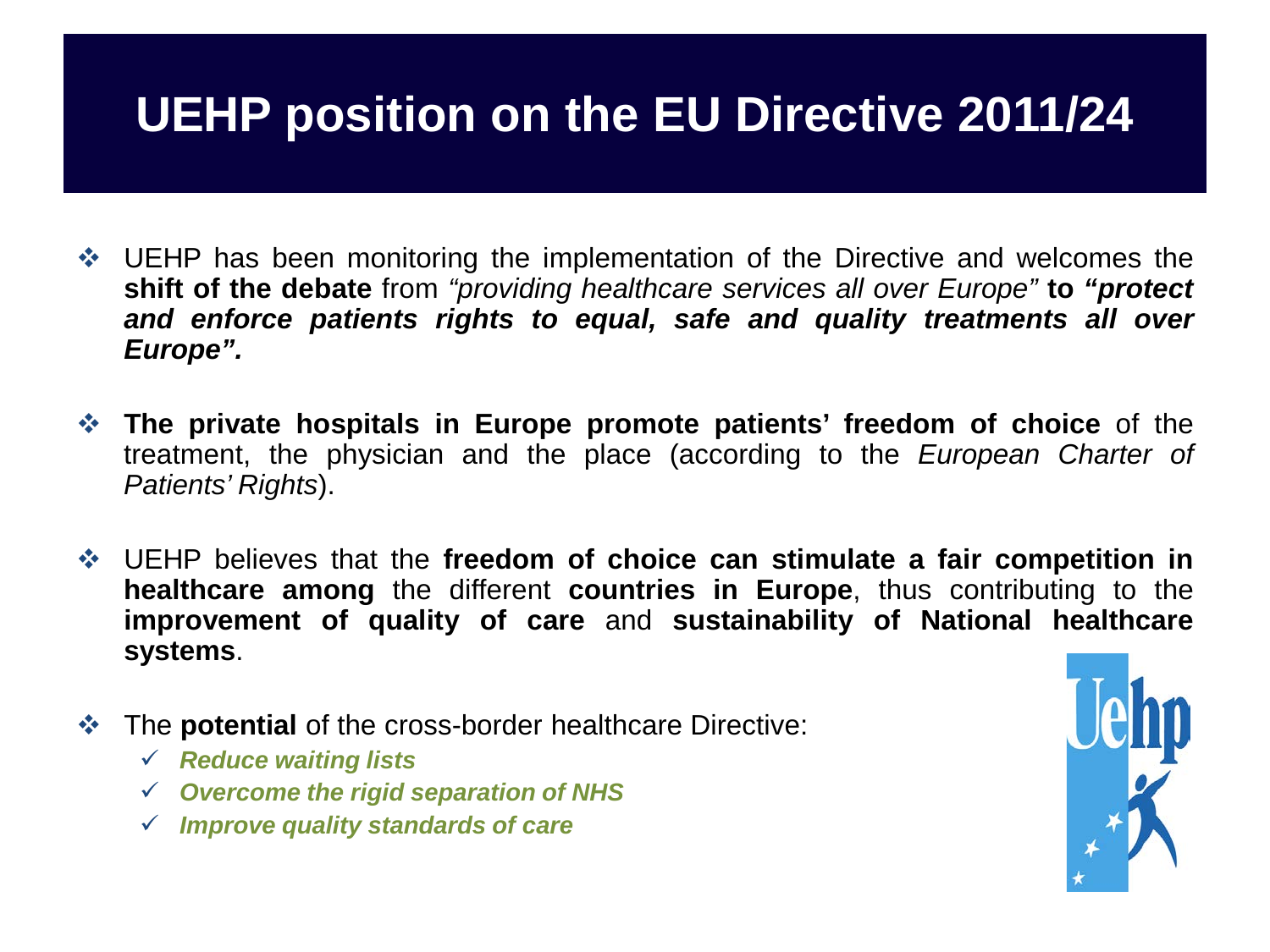### **…however**

The private hospitals in Europe agree on a set of issues affecting the **real** implementation of the Directive:

- *Poor citizens awareness of their rights*
- *Lack of clear, structured and comprehensive information for patients seeking care abroad*
- *Regulation 883/2004 or Directive 2011/24/EU?*
- *Very limited involvement of the private sector*
- *Lack of cooperation and communication with Ministries and NCPs*
- *Administrative burden and time to handle the requests*
- *Language barriers and dialogue among NCPs*
- *Low reimbursement tariffs*
- *Compulsory prior authorization for special treatments and hospitalisation*
- *Divergent clinical guidelines among countries in EU*



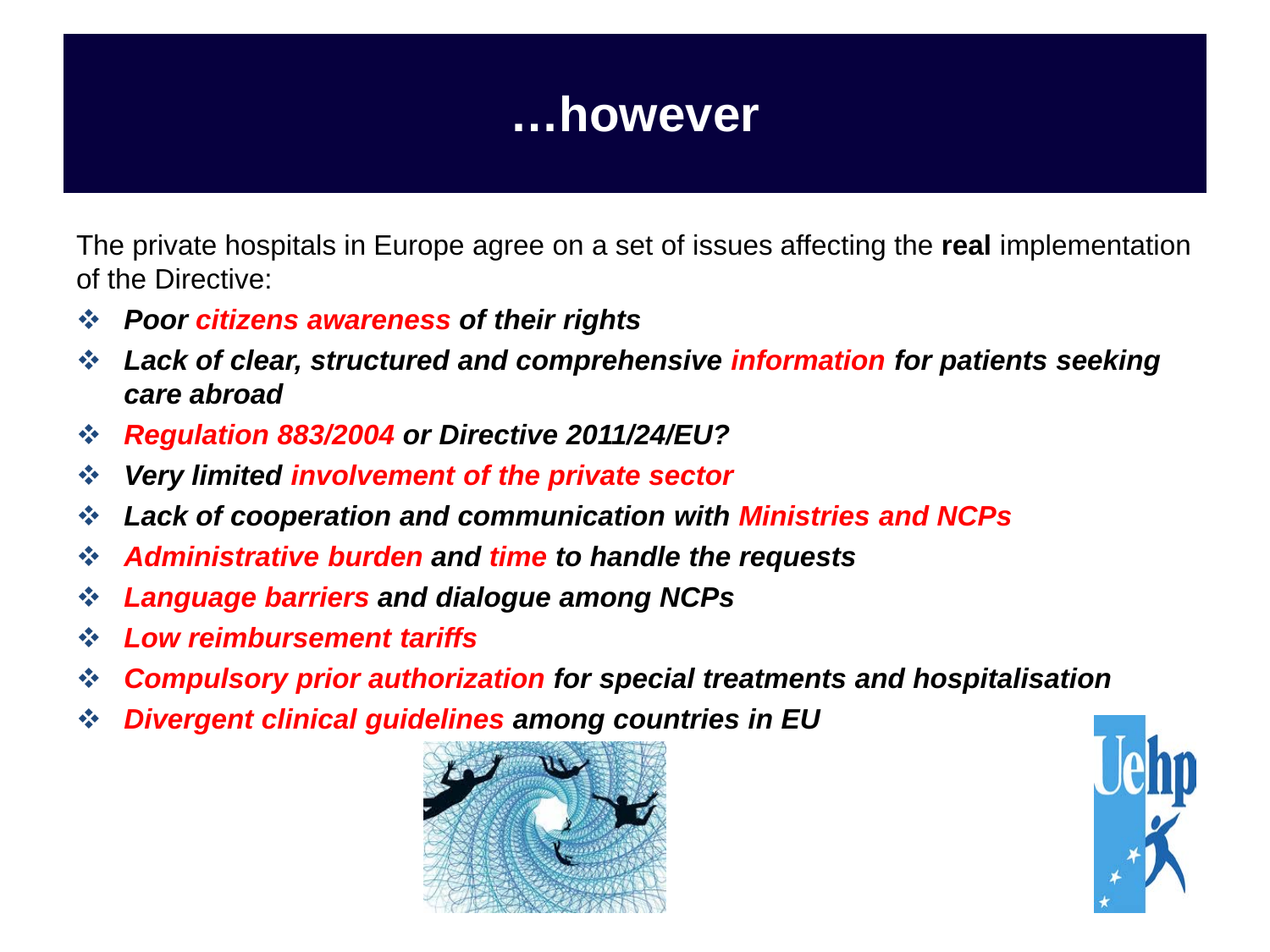

- **The Public Insurance Fund**  lack of a specific service dedicated to cross-border healthcare
- **Accounting rules** accounting to the public insurance fund is subject to compulsory deduction of hospitalization costs of European citizens are excluded from the mandatory discount of 50%, but the clinics will receive these payments when the Greek Insurance Fund receives them from the foreign one, i.e. after 2-3 years.
- **The DRG system** The DRGs were costed per 2.09 when it comes to European citizens including medical fees. What is the amount of money to be received by the Greek Insurance Fund? Is it the cost of hospitalization costs submitted by the clinic or the cost paid by the foreign Insurance Fund in the patient's country of origin?
- **The Greek Ministry of Health** no communication between the Ministry and the healthcare providers. Information available only from Greek NCP.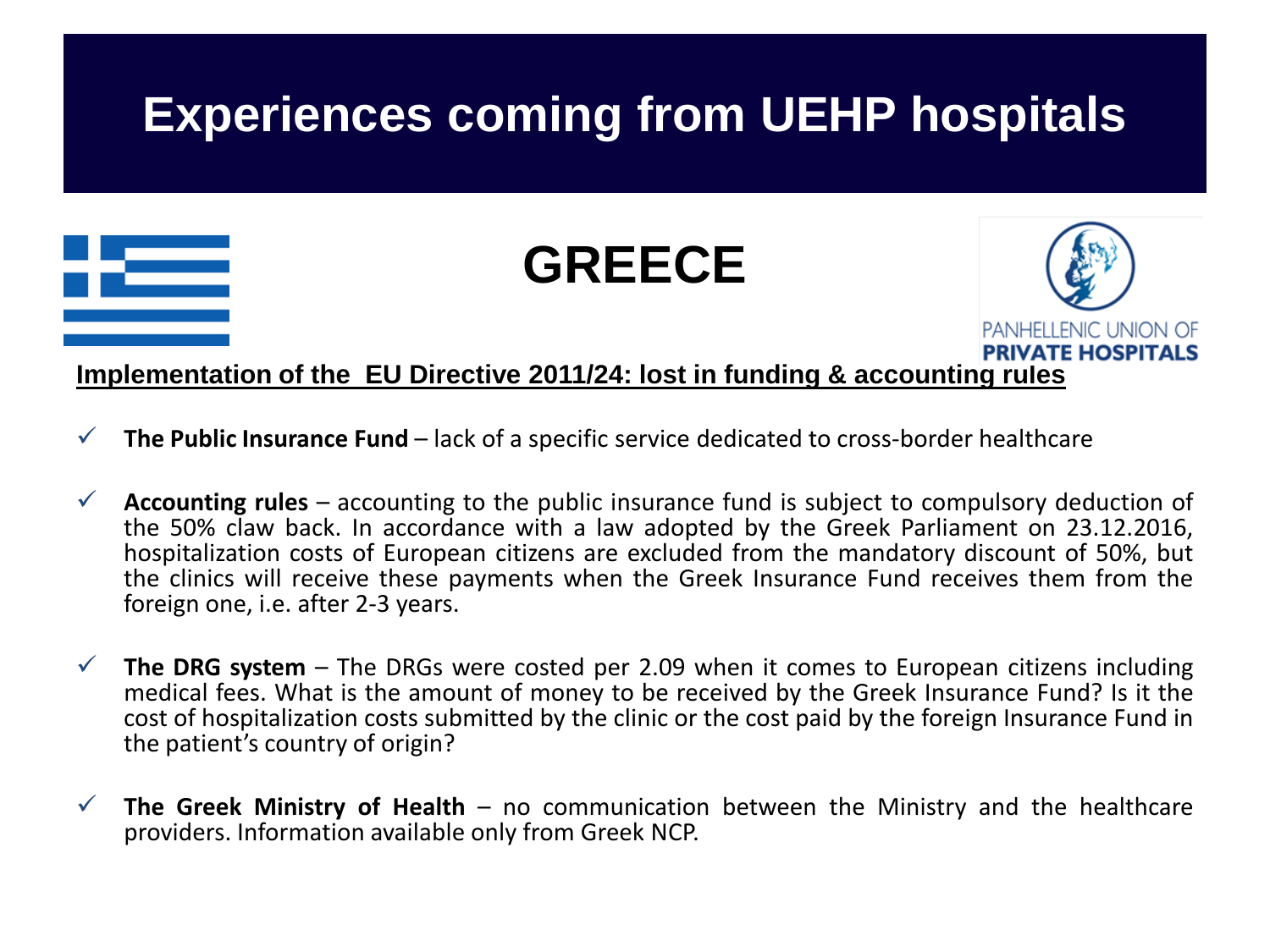## **Experiences coming from UEHP hospitals**



**SPAIN**

Alianza de la Sanidad Privada Española

### **Implementation of the EU Directive 2011/24: full involvement of the private sector**

- **The transposition of the Directive** ASPE collaborated with the Ministry of Health in the initial discussions on the transposition which brought to the approuval of the law on February 7, 2014
- **Communication** The website of the Ministry contains very complete information on the rights of citizens and steps to follow to request reimbursement of treatments [\(https://www.msssi.gob.es/pnc/portada/home.htm](https://www.msssi.gob.es/pnc/portada/home.htm)). It also includes information leaflets [\(http://ec.europa.eu/health//sites/health/files/cross\\_border\\_care/docs/cbhc\\_leafletet\\_es.pdf](http://ec.europa.eu/health/sites/health/files/cross_border_care/docs/cbhc_leafletet_es.pdf) ) and other documents of interest to interested patients.
- **The NCP** The **National Contact Point** is located at the Ministry of Health, Social Services and Equality. The National Contact Point complements its information activity with that of the units responsible for information of the Autonomous Communities and private health care providers. **ASPE** website contains some information about cross-border healthcare and **is the National Contact Point for private health care providers.**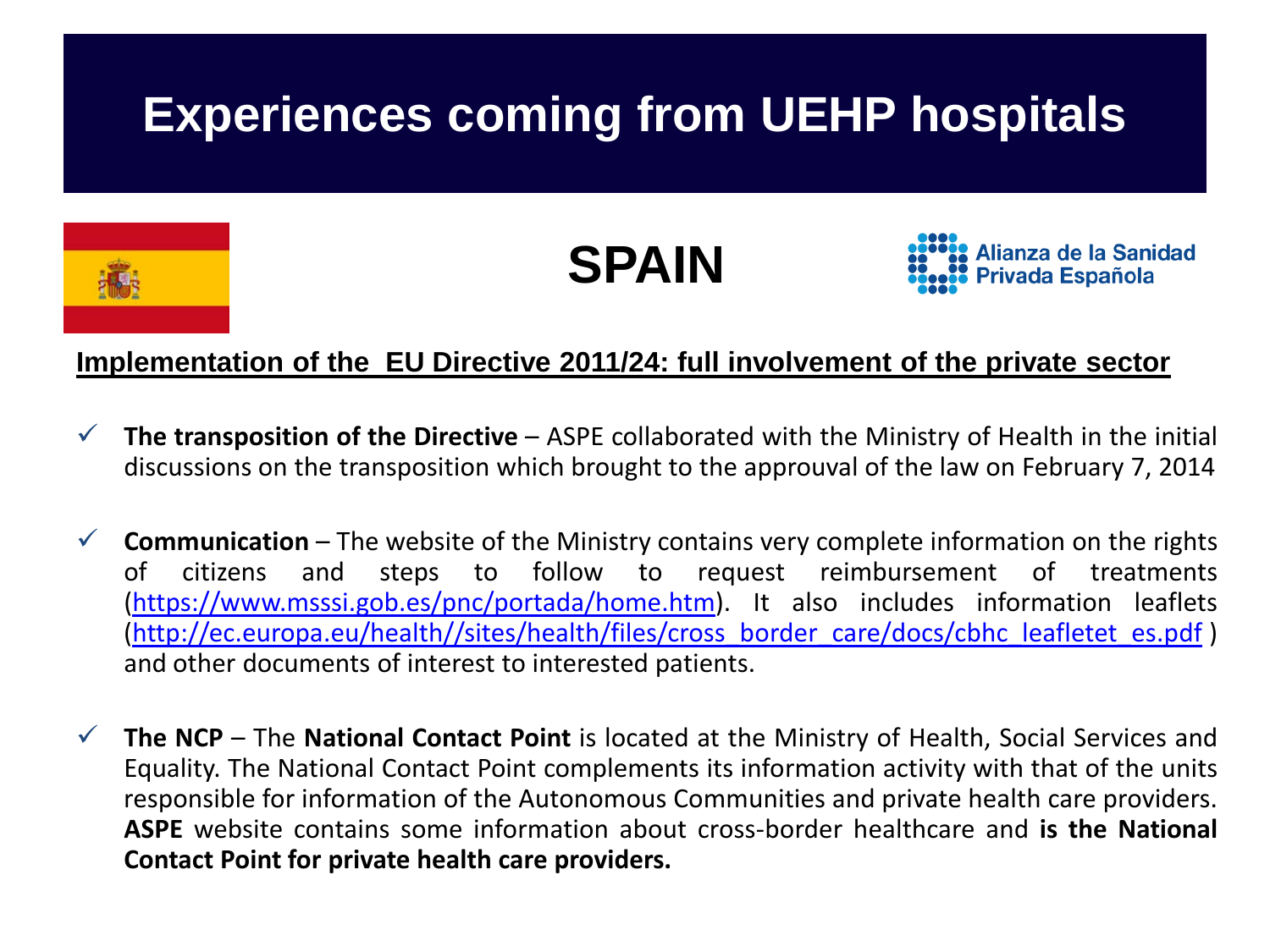

#### **Implementation of the EU Directive 2011/24: poor involvement of the private sector**

- $\checkmark$  **Communication** poor information, need for a clear, well-regulated flow of communication (who speaks to whom about what?)
- **Private sector involvement**  the Austrian Association has not been involved in the legislation, nor in the implementation
- $\checkmark$  **Equal pay** development of a new, fair European accounting system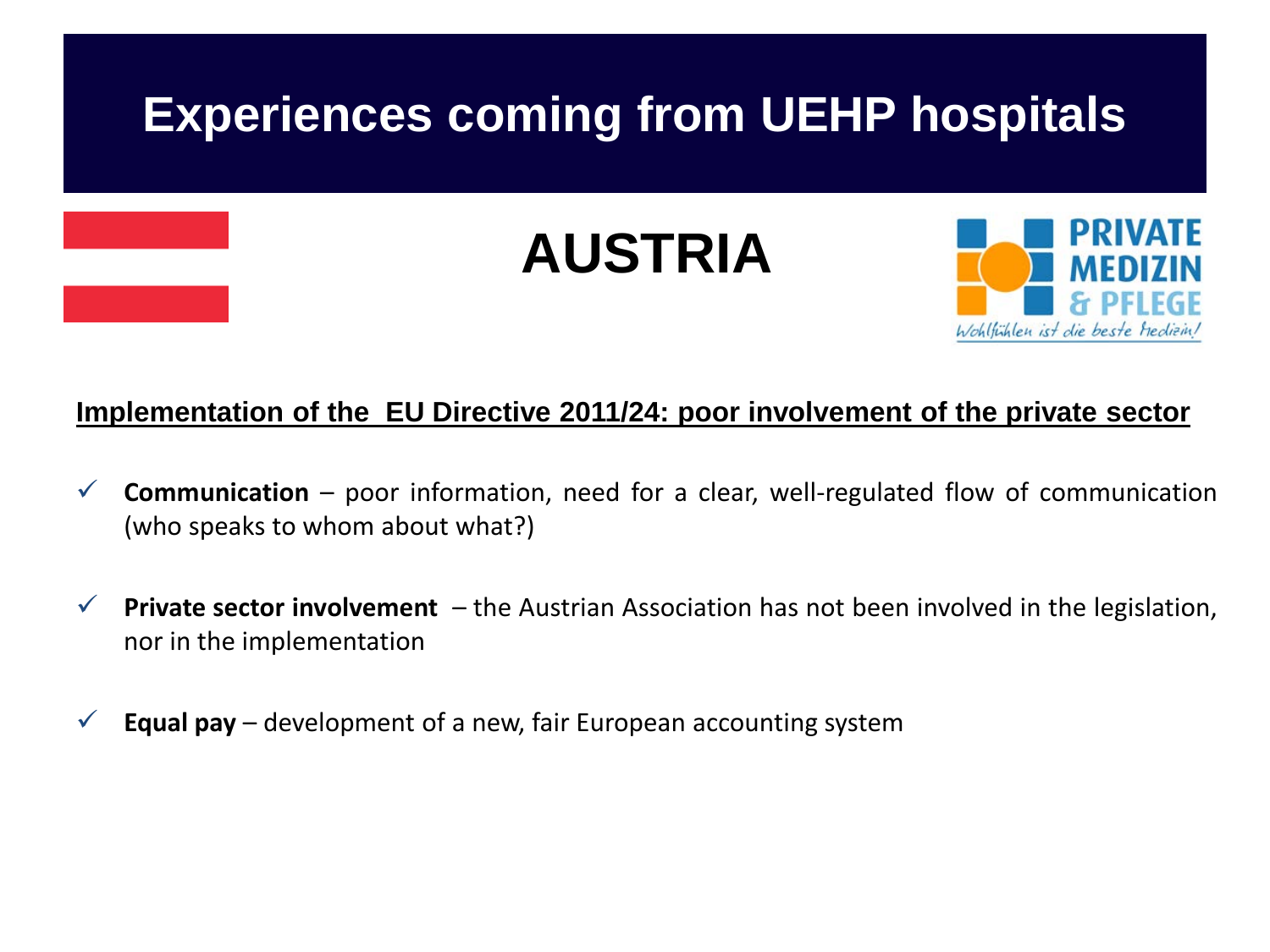

#### **Implementation of the EU Directive 2011/24: exclusion of the private sector**

- **Communication** very poor information on dedicated websites from the Ministry of Health NCP [\(www.salute.gov.it](http://www.salute.gov.it/) , [www.dovesalute.gov.it](http://www.dovesalute.gov.it/)). Only 65 PUBLIC hospitals available in Italy for cross-border healthcare?
- **Private sector involvement** the private sector has not been involved in the legislation, nor in the communication with the NCP. Private hospitals are completely excluded from the information given by the NCP website!
- $\checkmark$  **Structural problems** prior authorization for hospitalisation, administrative burden, time to handle the requests, reimbursement tariffs, eligible costs, etc.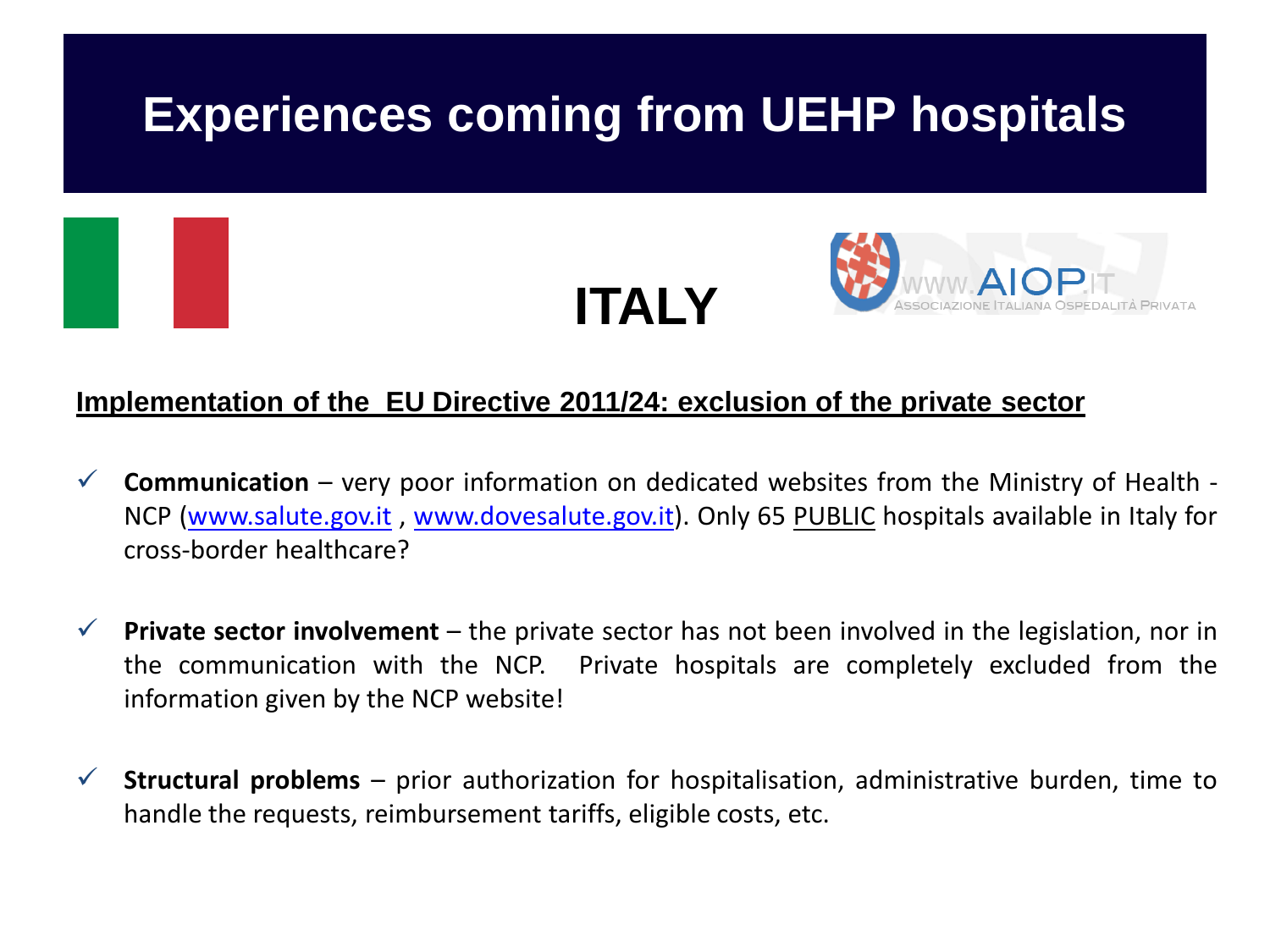## **UEHP calls for**

### *Improvement of communication with all the actors involved at all levels*

- *Multi-language information*
- *User friendly, high quality and effective information on NCPs websites*
- *More integration in healthcare (enhance cooperation between healthcare providers, patients organisations and social insurances)*
- *Guidelines on a common European accounting system (eligible costs, reimboursement, time for payment, etc.)*

### *Involvement of the private sector : how can we help?*

- *Get the most information we can and spread it to our members*
- *Enhance cooperation with the European Reference Networks*
- Each National Association of private hospitals can start a dialogue with all actors involved in its country
- *Each National Association of private hospitals can fix a meeting with the NCP in its own country*
- *Keep a record of reported issues by the hospitals more active in receiving patients from abroad*
- *Send these data to the Commission and help them become aware of the problems encountered by the healthcare providers*
- *Liase with other associations of healthcare providers and write common positions*

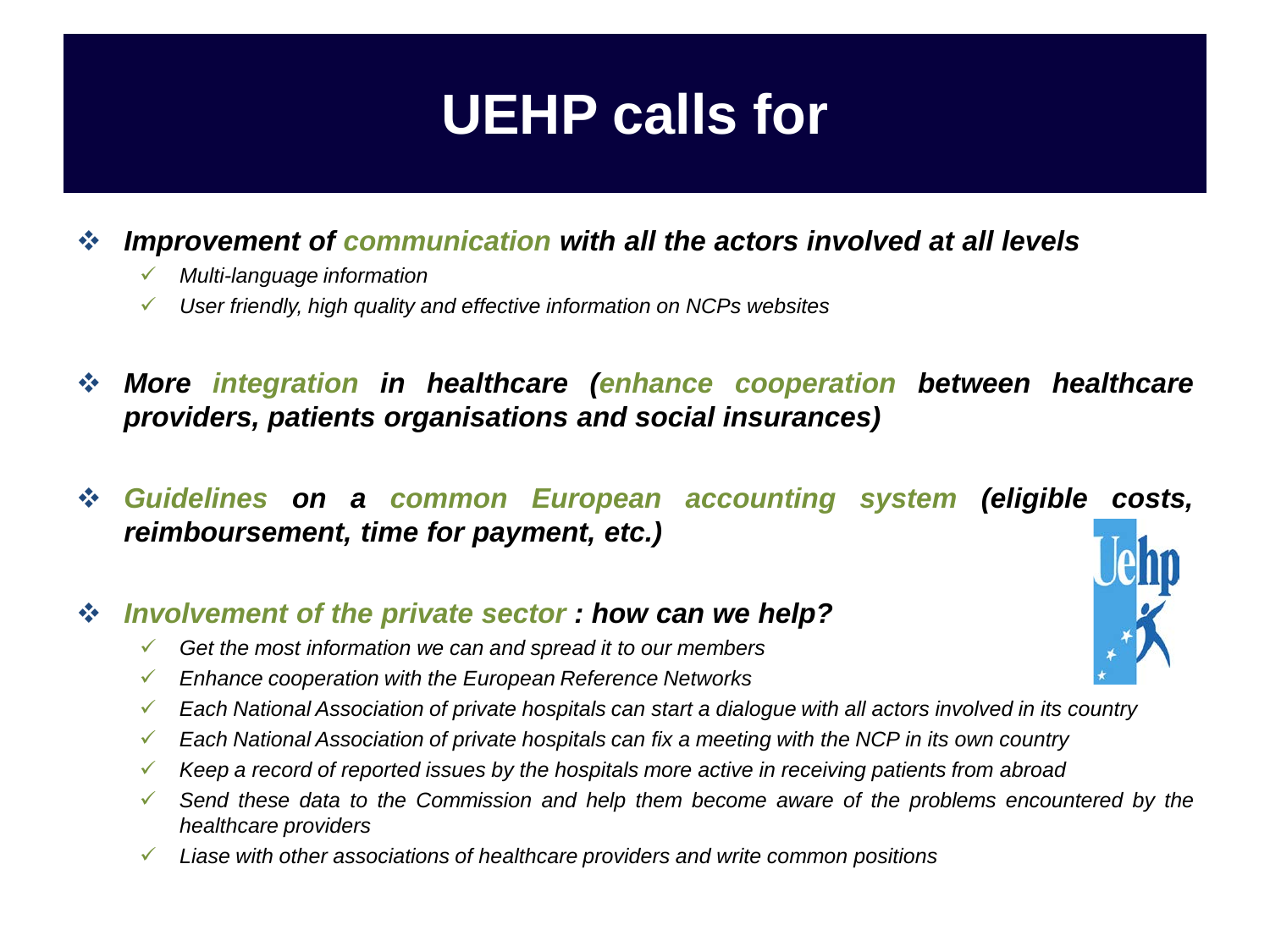## *Medicine is a social science, and politics is nothing else but medicine on a large scale.*

### *Rudolf Virchow*

(1848), in his weekly medical newspaper Die Medizinische Reform, 2. In Henry Ernest Sigerist, Medicine and Human Welfare, (1941)